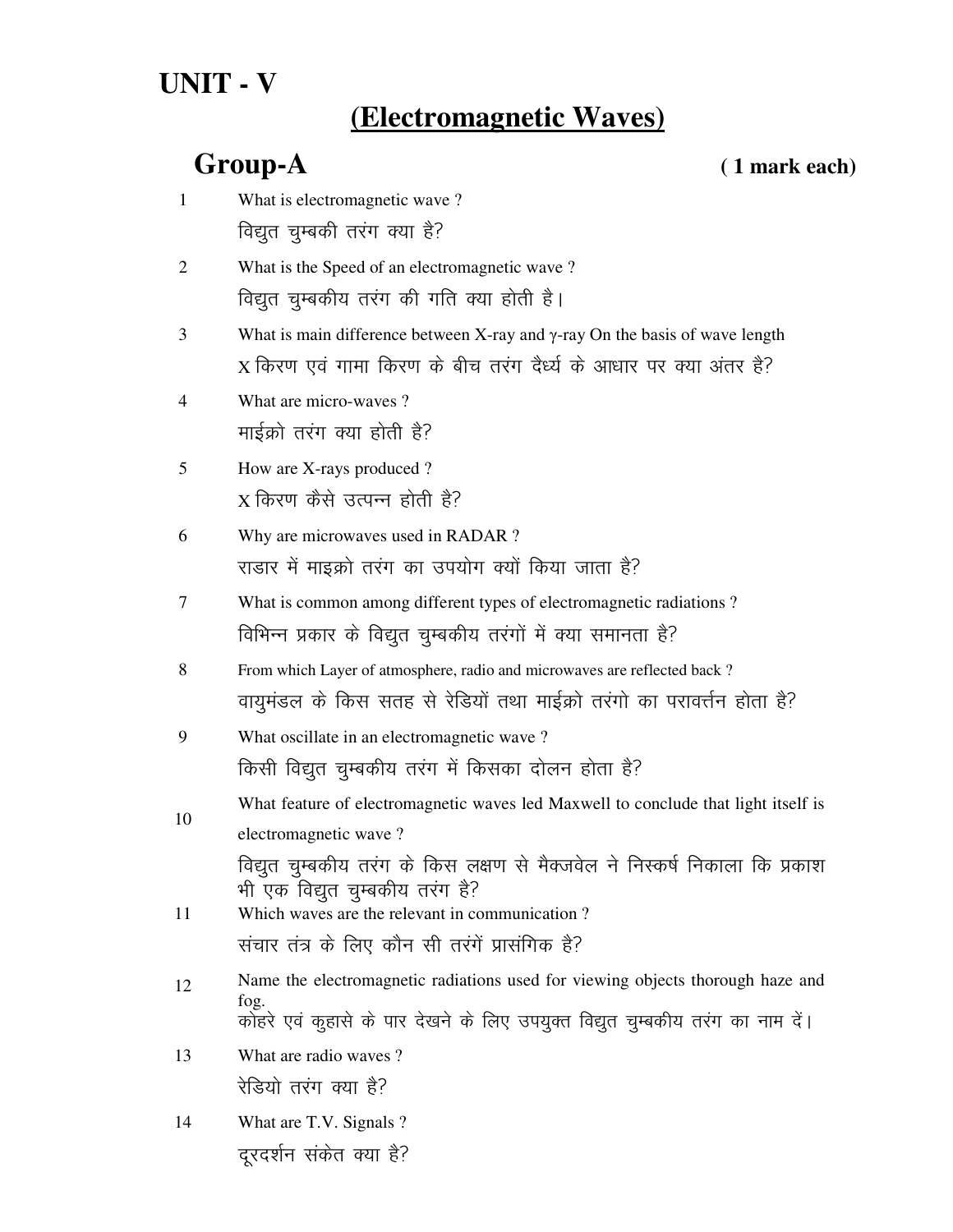| 15             | Why Sky waves are not used in the transmission of television signals?                        |
|----------------|----------------------------------------------------------------------------------------------|
|                | दूरदर्शन के संकेतों के उत्सर्जन के लिए व्योम तरंगे का उपयोग क्यों नहीं किया                  |
|                | जाता है?                                                                                     |
|                | The wave length of electromagnetic radiation is doubled. What will happen to the             |
| 16             | energy?                                                                                      |
|                | यदि विद्युत चुम्बकीय तरंग का तरंग दैर्ध्य द्विगुणित कर दिया जाए तो इसकी                      |
|                | उर्जा पर क्या प्रभाव पड़ेगा?                                                                 |
| 17             | Write an expression for Speed of electromagnetic waves in free space.                        |
|                | निर्वात् में विद्युत चुम्बकीय तरंग की गति के लिए एक व्यंजन लिखें।                            |
| 18             | What is conduction current?                                                                  |
|                | चालक धारा क्या है?                                                                           |
| 19             | What is displacement current?                                                                |
|                | विस्थापन धारा क्या है?                                                                       |
| 20             | State two properties of electromagnetic waves.                                               |
|                | विद्युत चुम्बकीय तरंग के दो गुणों को लिखें।                                                  |
|                |                                                                                              |
|                | <b>Group-B</b><br>(2 marks each)                                                             |
| 1              | Give difference between displacement current and conduction current.                         |
|                | चालक धारा एवं विस्थापन धारा के बीच अन्तर समझाऐं।                                             |
| $\overline{2}$ | State the 2 characteristics of electromagnetic waves.                                        |
|                | विद्युत चुम्बकीय तरंग के दो लक्षण लिखें।                                                     |
|                | What is ground wave? Why short wave communication over long distance is not                  |
| 3              | possible via ground waves?                                                                   |
|                | भूतरंग क्या होती है? छोटी दूरी के संचरण के लिए भूतरंग का उपयोग संभव                          |
|                | नहीं है क्यों?                                                                               |
|                | Give one use of each of the following :-                                                     |
| 4              | (i) Infrared rays (ii) Gamma rays (iii) X-ray (iv) Microwaves.                               |
|                | निम्न में प्रत्येक का एक उपयोग दें :-                                                        |
|                | (i) इनफारेड किरण                                                                             |
|                | (ii) गामा किरण<br>$\boldsymbol{\mathrm{X}}$ किरण<br>(iii)                                    |
| 5              | (iv) माईक्रो तरंग<br>Explain why microwaves are better carriers of signals than radio waves. |

रूप में ज्यादा उपयुक्त है?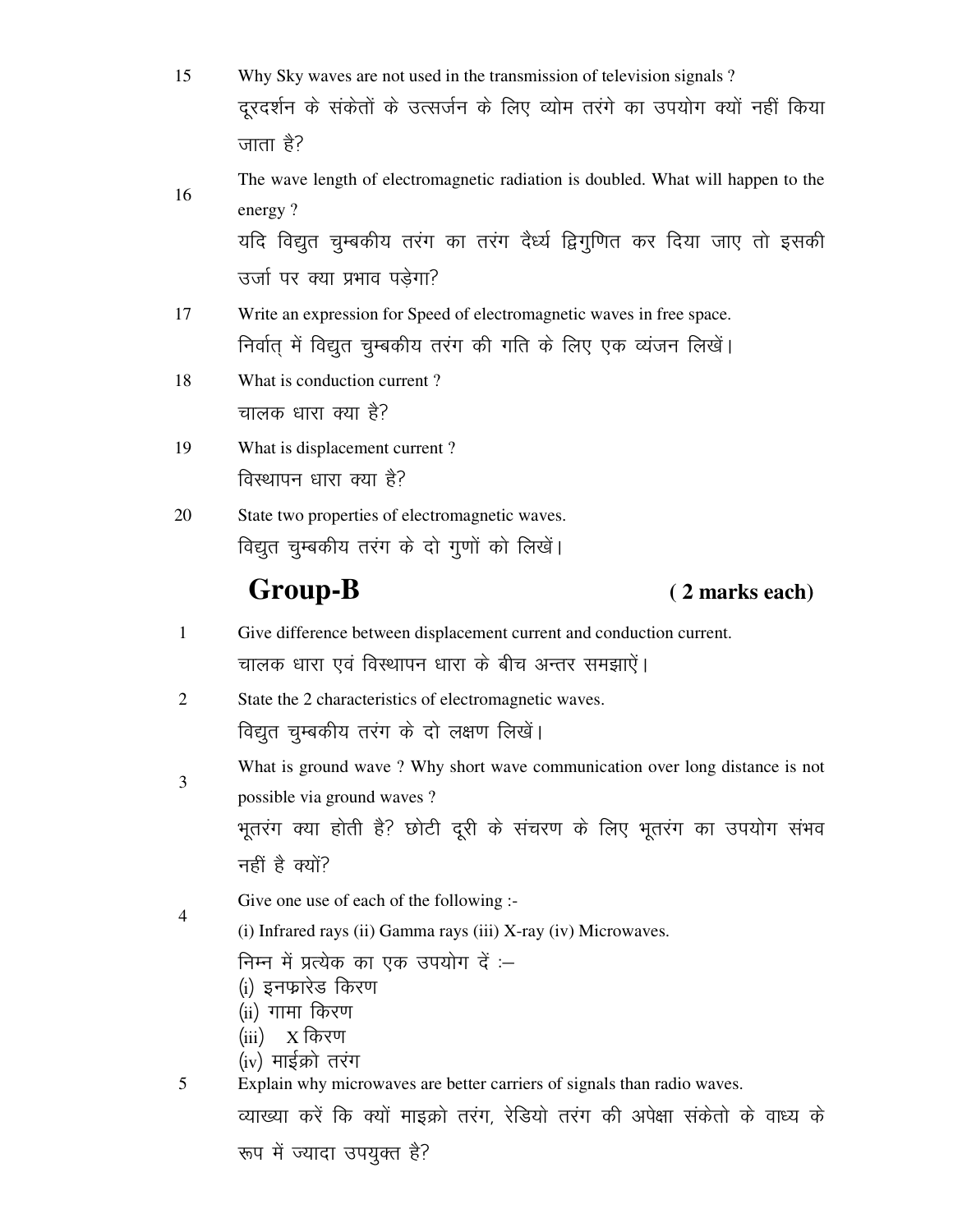6 Show that the electromagnetic wave is produced when charge is accelerated. दर्शाएँ कि जब कोई आवेश त्वरित होता है तो विद्युत चुम्बकीय तरंग उत्पन्न

होता है।

### **Group-C ( 3 marks each)**

- 1 Identify the following electromagnetic radiations as per the wavelength given below. Write one application of each
	- (i) 10 -3 nm
- (i)  $10^{-3}$  nm
	- (ii)  $10^{-3}$  m
	- $(iii)$  1 nm

निम्न में से प्रत्येक विद्युत चुम्बकीय तरंग को तरंग दैर्ध्य से पहचानें तथा प्रत्येक का एक उपयोग दें।

- $(i) 10^{-3}$  nm
- $(ii) 10^{-3}$  m
- $(iii)$  1 nm

- 2 Identify the following electromagnetic radiations as per the wave length given below. Write one application of each
	- (i) 1 mm
	- $(ii)$  10  $^{-12}$  m
	- (iii)  $10^{-8}$  m

निम्न में से प्रत्येक विद्युत चुम्बकीय तरंग को तरंग दैर्ध्य से पहचानें तथा प्रत्येक का एक उपयोग दें।

- $(i)$  1nm
- $(ii) 10^{-12}$  m
- $(iii) 10^{-8}$  m
- 

3 Identify the following electromagnetic radiations as per the frequencies given below. Write one application of each.

- (i)  $10^{20}$  HZ
- (ii)  $10^{12}$  HZ
- (iii)  $10^{11}$  HZ

निम्न में से प्रत्येक विद्युत चुम्बकीय तरंग को आवृति से पहचाने तथा प्रत्येक का एक उपयोग दें।

- $(i) 10^{20}$  HZ  $(iii)$  10<sup>12</sup> HZ
- $(iii)$  10<sup>11</sup> HZ